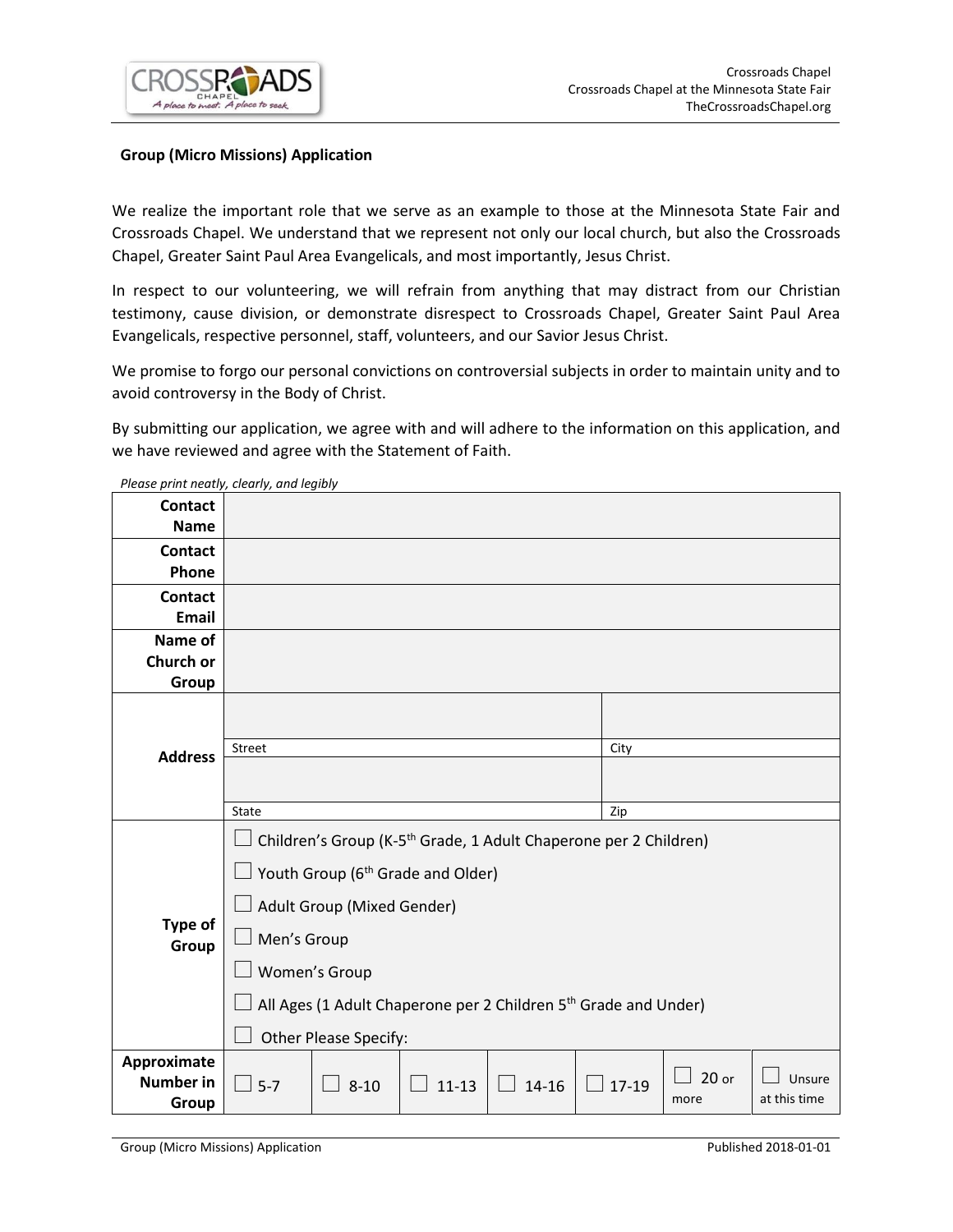

| <b>Year-Round Volunteering</b>                                                                                                                                                                                                                         | <b>Cleaning Team</b>                                        | <b>Maintenance Team</b>                                                                                            |  |  |  |  |  |
|--------------------------------------------------------------------------------------------------------------------------------------------------------------------------------------------------------------------------------------------------------|-------------------------------------------------------------|--------------------------------------------------------------------------------------------------------------------|--|--|--|--|--|
| <b>Interests</b><br>Check all that apply                                                                                                                                                                                                               | <b>Building Construction</b>                                | <b>Micro Missions Team</b>                                                                                         |  |  |  |  |  |
|                                                                                                                                                                                                                                                        | Kids Zone                                                   | <b>Welcome Desk</b>                                                                                                |  |  |  |  |  |
| <b>State Fair Volunteering</b>                                                                                                                                                                                                                         | Technology                                                  | <b>Prayer Station</b>                                                                                              |  |  |  |  |  |
| <b>Interests</b><br>Check all that apply                                                                                                                                                                                                               | Gift Shop                                                   | Hospitality                                                                                                        |  |  |  |  |  |
|                                                                                                                                                                                                                                                        | <b>Micro Missions Team</b>                                  | Where Ever We Are Needed                                                                                           |  |  |  |  |  |
|                                                                                                                                                                                                                                                        | We can bring Our Team to help<br>with the Building Projects | We can help finance the<br>project(s) we work on                                                                   |  |  |  |  |  |
| <b>Other Considerations</b><br>Check all that apply                                                                                                                                                                                                    | We would like to bring a Team to<br>host and fund an event  | $\Box$ We cannot finance a project<br>but would like to bring a Team<br>for cleaning and/or general<br>maintenance |  |  |  |  |  |
| <b>State Fair Admission</b><br><b>Tickets</b>                                                                                                                                                                                                          | We will purchase our own tickets                            | $\Box$ We are not able to purchase<br>our own tickets. Please provide<br>tickets for us.                           |  |  |  |  |  |
| Crossroads Ministries is a non-profit organization which relies on individual donations. Please consider<br>purchasing your own State Fair admission ticket. Tickets may be purchased at the discounted rate of<br>\$11 at your Volunteer Orientation. |                                                             |                                                                                                                    |  |  |  |  |  |
| Do You Have Any Comments?                                                                                                                                                                                                                              |                                                             |                                                                                                                    |  |  |  |  |  |
|                                                                                                                                                                                                                                                        |                                                             |                                                                                                                    |  |  |  |  |  |
|                                                                                                                                                                                                                                                        |                                                             |                                                                                                                    |  |  |  |  |  |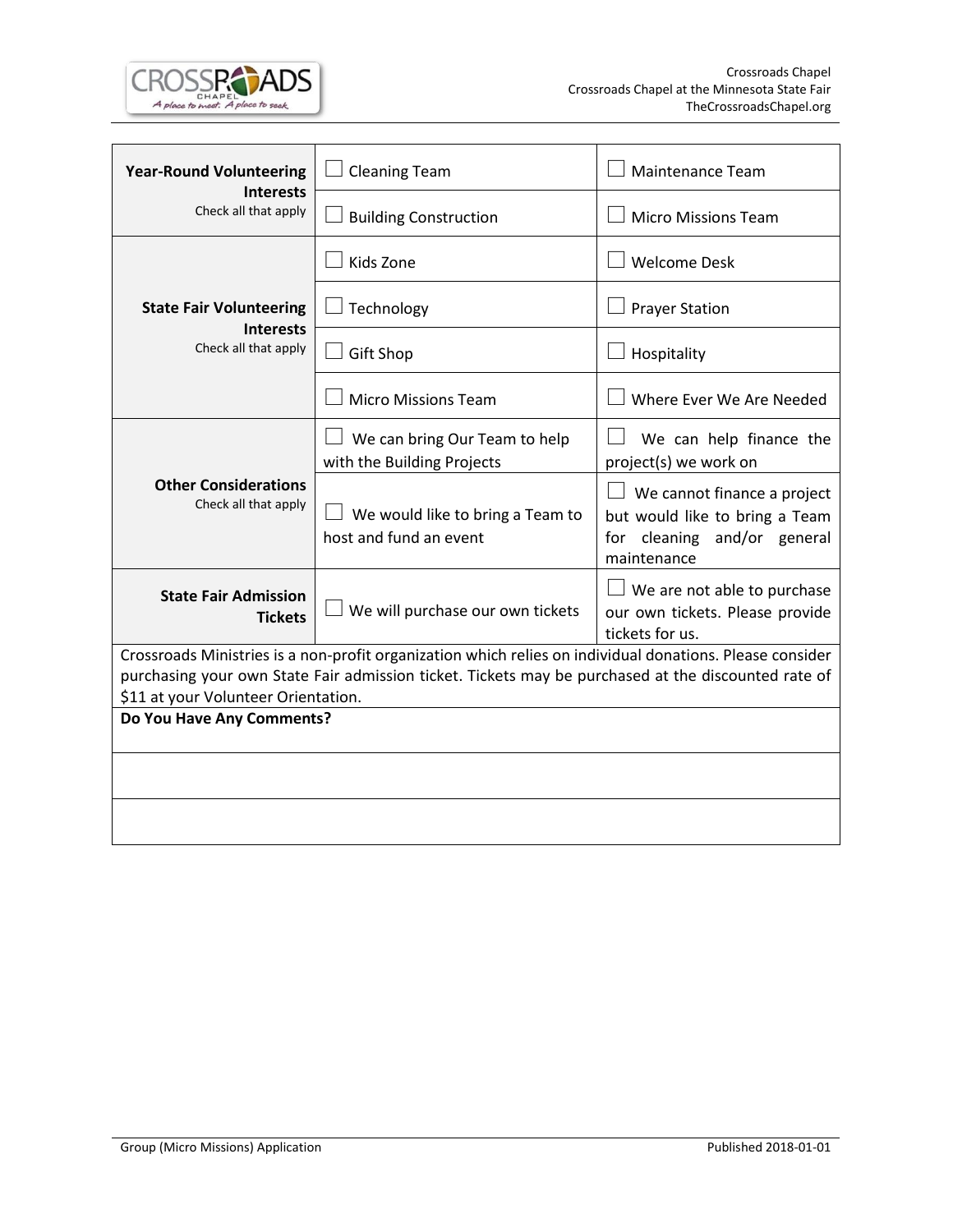

# **ADDENDUM**

Bring your Group to the Crossroads Chapel to serve together with our Volunteers!

Your Group can impact thousands of lives with the love of Christ ... year round and during the Minnesota State Fair.

Your Team can also bring 10-20 people to fill all regular Volunteer positions (limit to 6 per shift please), and training will be provided for your Group by our Staff.

Thank you for volunteering your time, energy, and service! We appreciate your willingness to serve with us.

All Volunteers over the age of 18 are required to submit a Volunteer Agreement to include with this Application. Children under the age of 18 are not required to submit a Volunteer Agreement. However, an adult must submit an Individual Application for children under the age of 13.

In addition, those Volunteers who participate at the Crossroads Chapel during the Minnesota State Fair are also required to attend an Orientation. You will be advised of the Orientation's dates and times, so you may choose which Orientation you wish to attend. You will also be able to sign up for the day(s) and time(s) you wish to volunteer.

If you would like to volunteer in the Prayer Ministry, review the Prayer Ministry Guidelines. This position requires approval from Crossroads Leadership.

We encourage children to participate in volunteering, as this sets the stage for their continued volunteering service through out their life. Children 8-12 will be scheduled to be with their parent(s) or chaperone(s) as an assistant. All children under 13 must be accompanied by an adult at all times.

Volunteer Shifts During the Minnesota State Fair are 9am-1pm, 1pm-5pm, 5pm-9pm

Please review our Statement of Faith

# **Year Around**

# **Cleaning Team**

Help provide a welcome environment at the Crossroads Chapel. Cleaning is done various times throughout the year and during the Minnesota State Fair as needed.

#### **Maintenance Team**

Assist with Building Maintenance throughout the year.

# **Building Construction**

Assist with Building Remodeling and Construction Projects throughout the year.

# **During the Minnesota State Fair**

#### **Kids Zone**